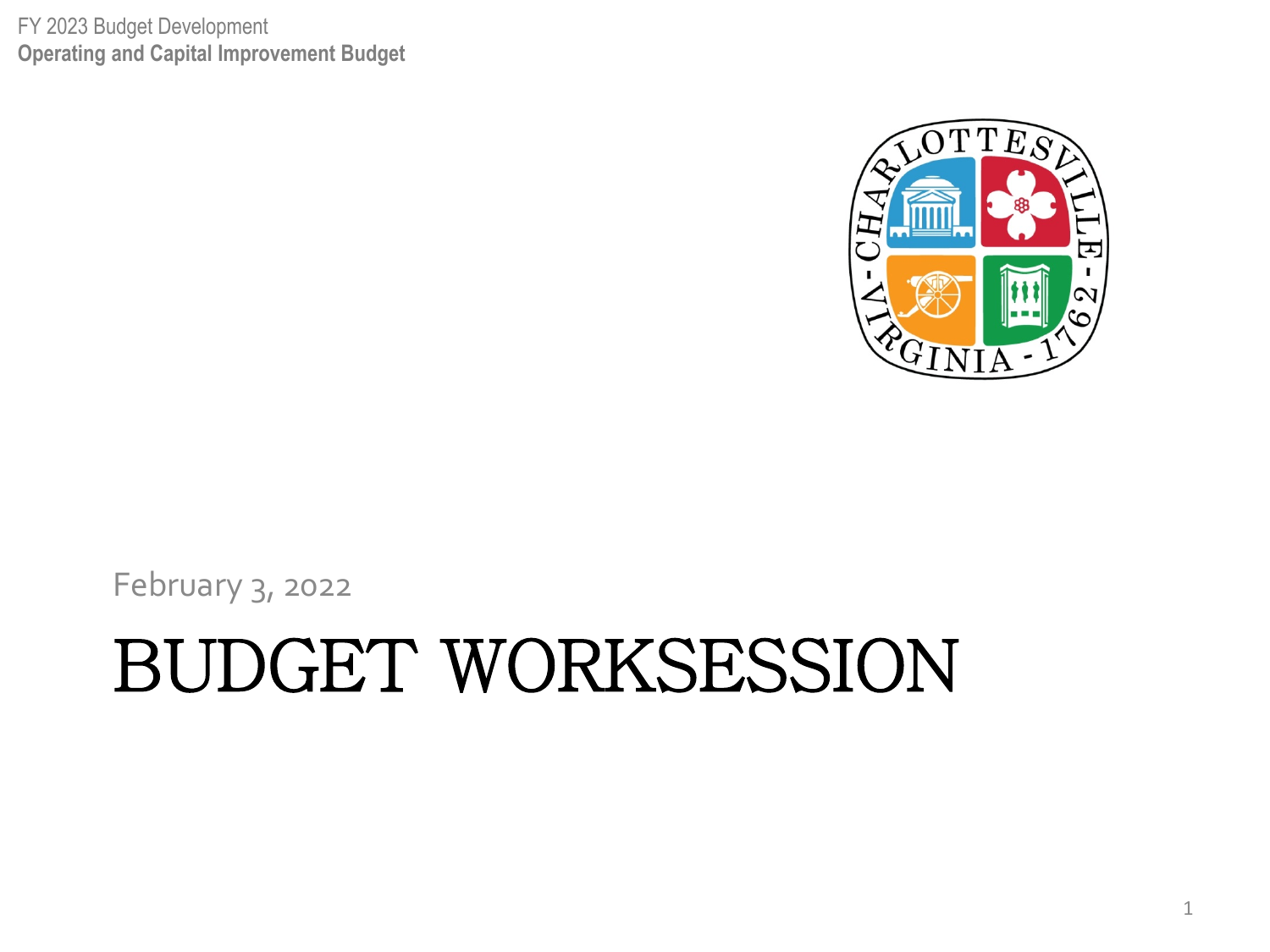#### Agenda

#### **1. FY2023 Budget Overview**

- Revenue Drivers
- Expenditure Drivers
- Departmental New Requests
- Capital Budget
- **2. Council Budget Priorities**
- **3. Categories of Decision**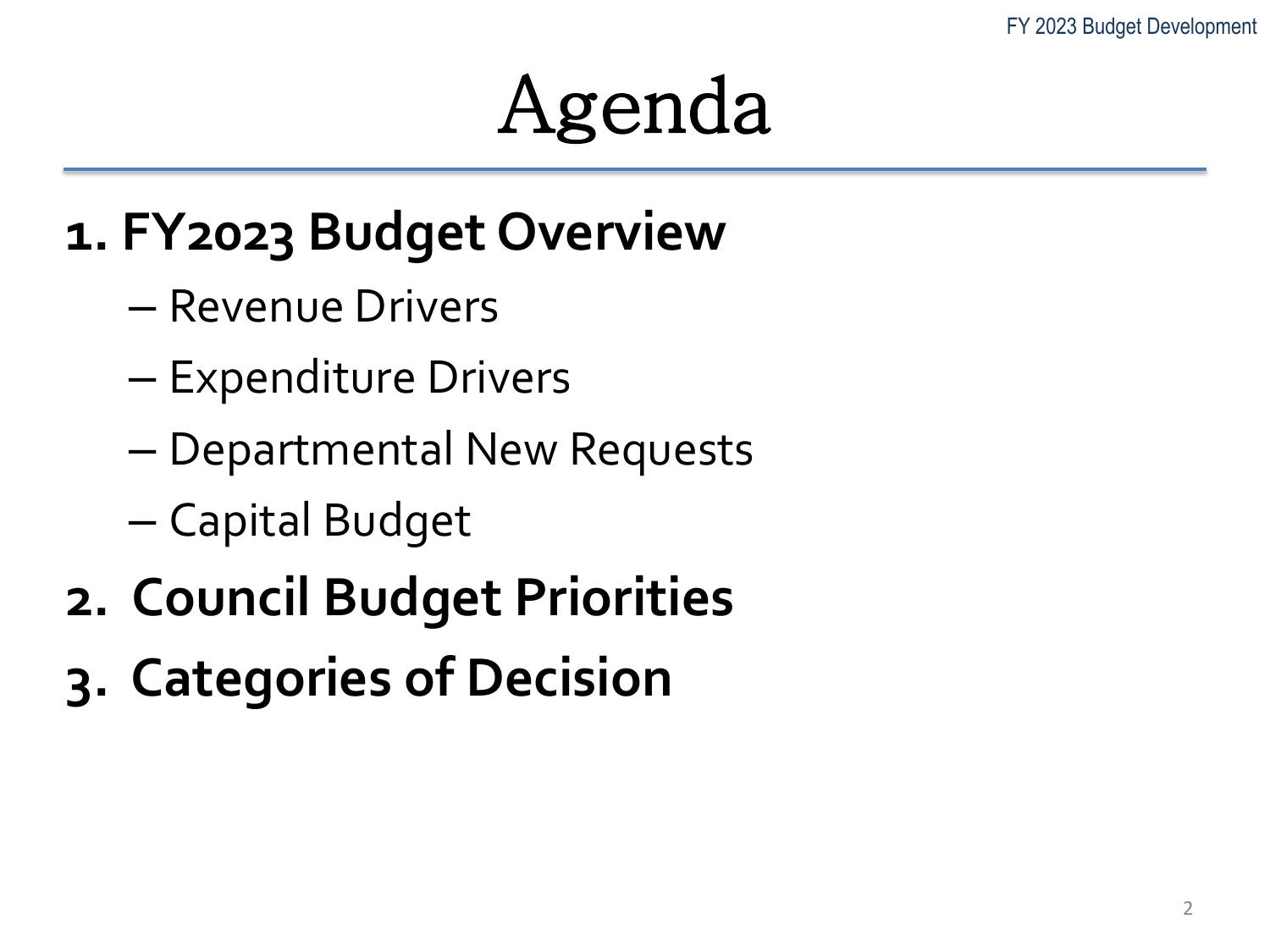

- **Feb 14**
	- Real Estate Tax Rate (and rollback rate) advertisement will be sent to paper for publication per State requirement that must occur 30 days before the real estate tax rate public hearing (publish on Feb 17)
	- Other changes to local taxes require a 7 day advertisement and separate public hearing
- **March 7** Proposed City Operating and Capital Budget and Adopted School Budget Formally Presented to Council
- **March 21** First Budget and Tax Rate Public Hearings
- **April 4** Second Budget Public Hearing/Budget and Tax Levy First Reading
- **April 12**  Budget and Tax Levy Second Reading and Final Approval

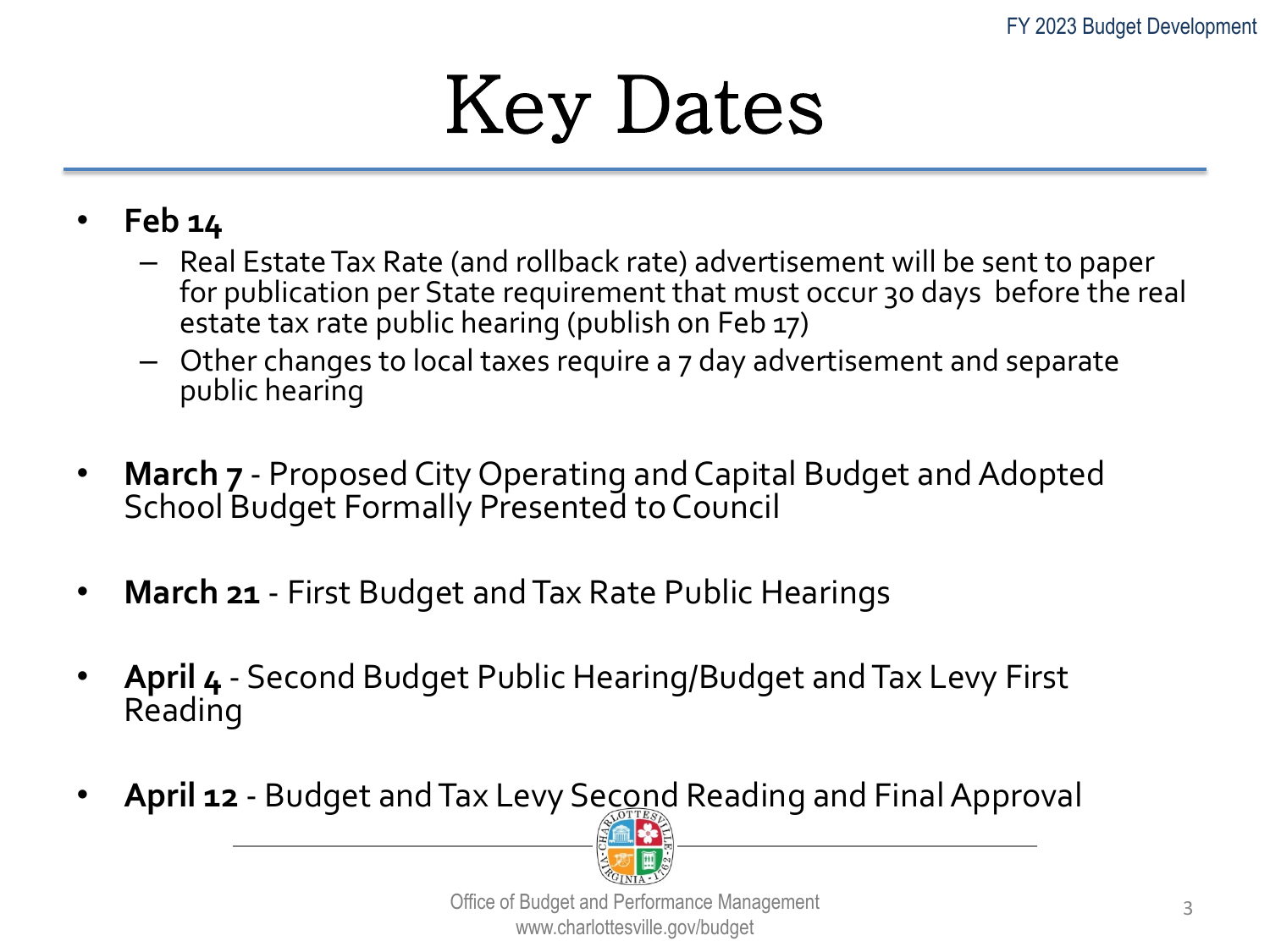# Scheduled Worksessions

**Mar 10 Budget Worksession #1**  *(FY 23 Revenues & Expenditures)* **Mar 17 Budget Worksession #2**  *(Outside and Non Profit Agencies)* **Mar 23 Community Budget Forum Mar 31 Budget Worksession #3**  *(Capital Improvement Program)* **Apr 7 Budget Worksession #4**  *(Budget Wrap-up)*

*[Link to detailed calendar](https://charlottesville.gov/DocumentCenter/View/6467/FY23-Budget-Development-Public-Meetings?bidId=)*

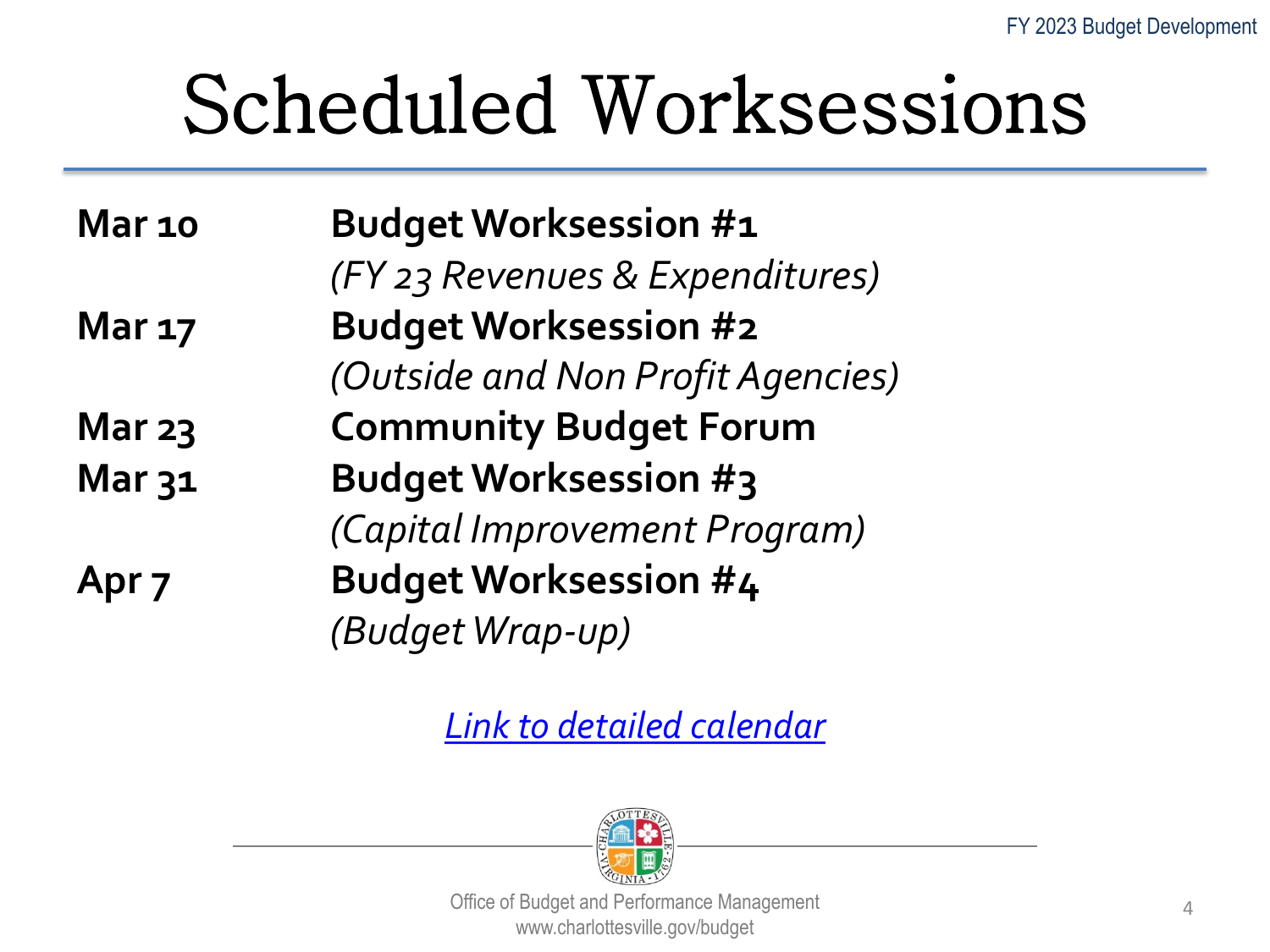





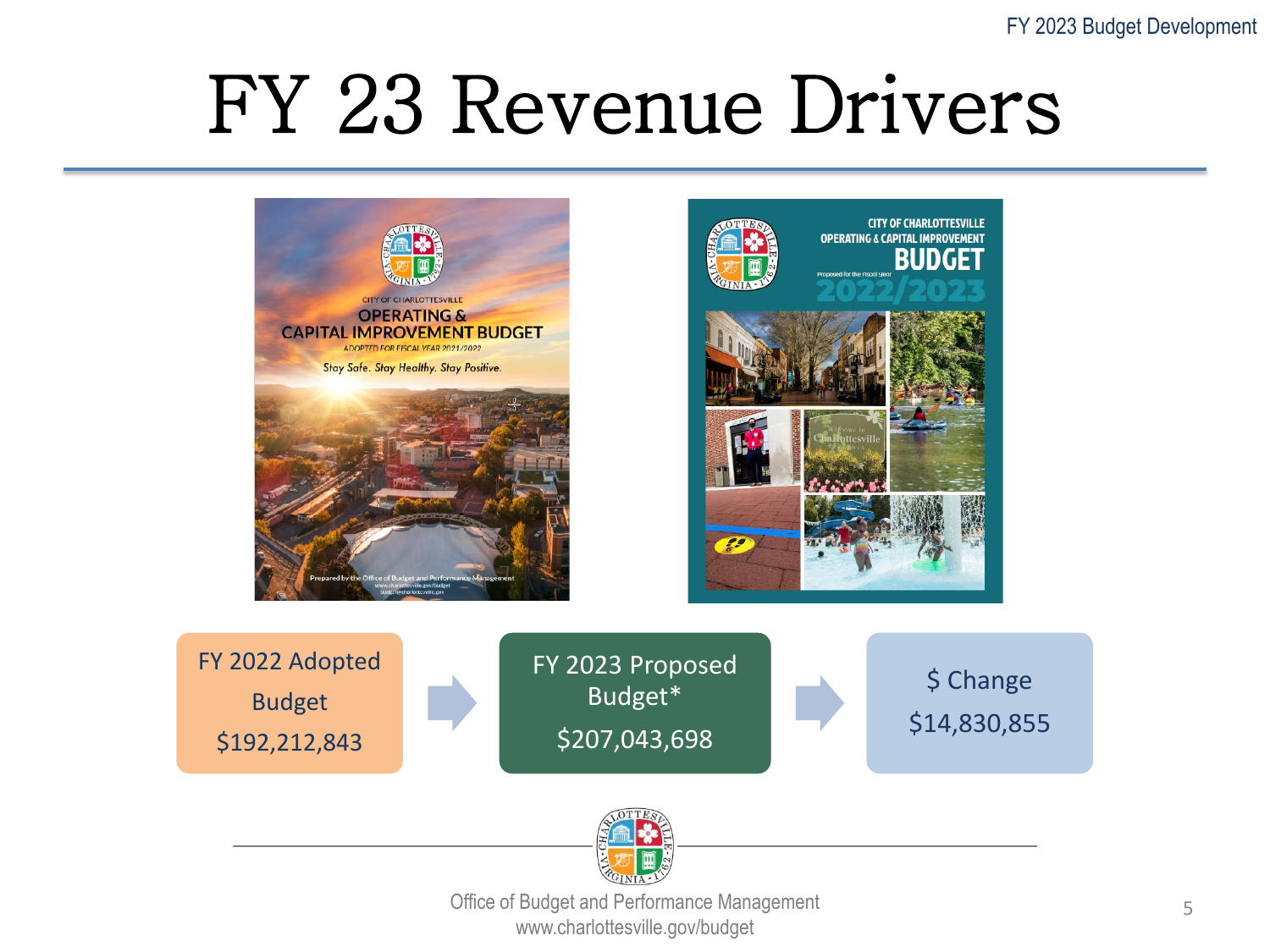| <b>Revenue Category</b>                                                                                                                                                                                                                                                                                               | \$ Change |
|-----------------------------------------------------------------------------------------------------------------------------------------------------------------------------------------------------------------------------------------------------------------------------------------------------------------------|-----------|
| <b>Real Estate Taxes</b><br>Overall assessment values increased 10.77% for 2022. The majority of the<br>increase is the result of reassessment of existing properties. New construction<br>only accounted for 2.86% of the total increase. Comparatively, Albemarle County<br>saw a total increase of 9.53% for 2022. | 8,285,551 |
| <b>Sales Tax</b><br>Sales Tax continues showing steady growth to pre-COVID levels.  Pending<br>General Assembly discussions regarding the elimination of the grocery tax has<br>been considered in this projection. Early estimates anticipate a revenue loss for the<br>City in the amount of \$1.4M.                | 1,000,000 |
| <b>Meals Tax</b><br>Meals Tax also continues to trend upward to pre-COVID levels. The total projected<br>meals tax increase is \$2,564,974 however \$424,974 of the increase is dedicated<br>as a transfer to the Debt Service Fund per policy and shown below as part of the<br>designated revenue change.           | 2,100,000 |

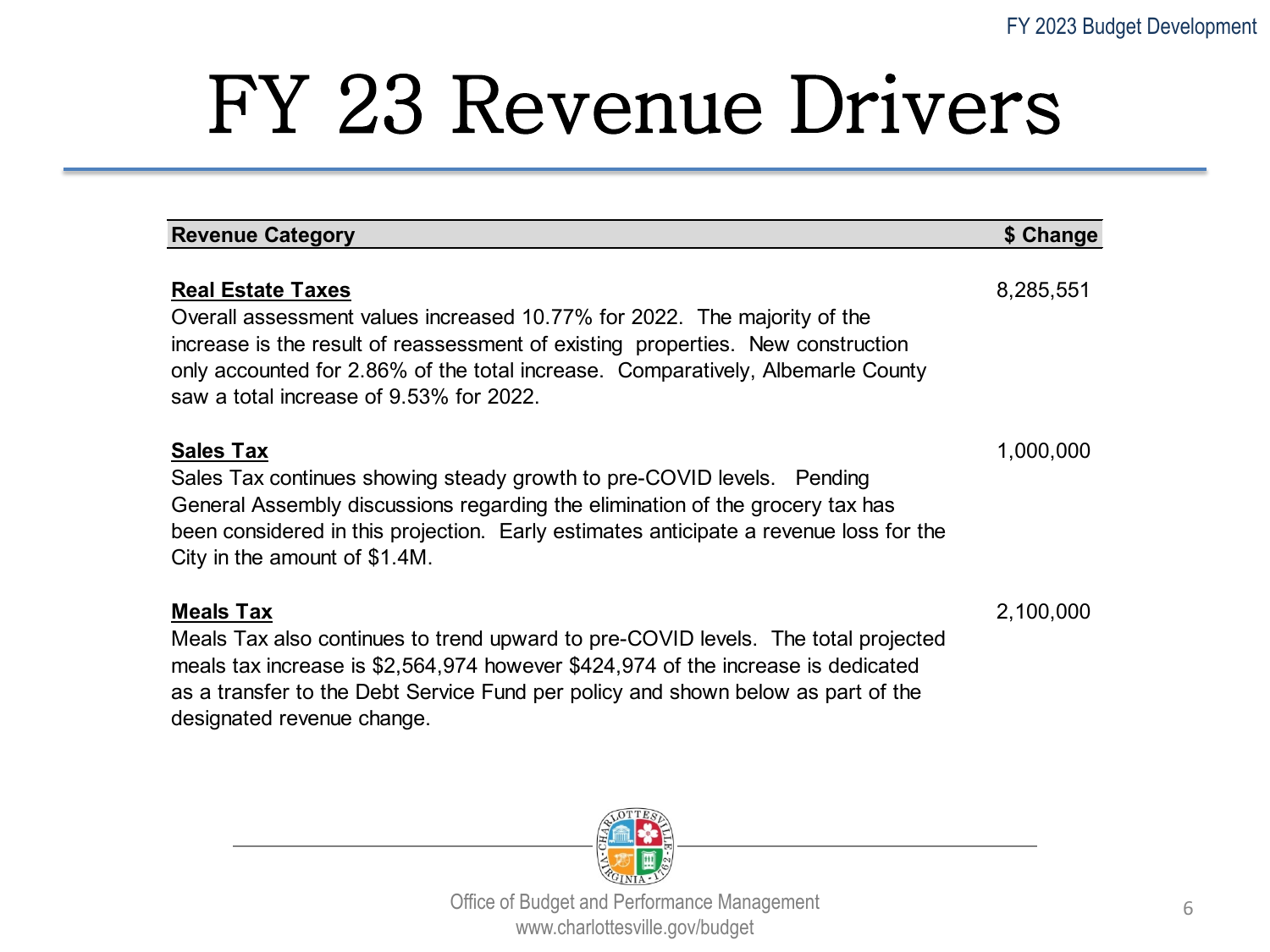| <b>Revenue Category</b>                                                                                                                                                                                                                                                                                    | \$ Change |
|------------------------------------------------------------------------------------------------------------------------------------------------------------------------------------------------------------------------------------------------------------------------------------------------------------|-----------|
| <b>Lodging Tax</b><br>Lodging tax was dramatically impacted by COVID. Current trends continue to trend<br>upward to pre-COVID levels.                                                                                                                                                                      | 1,500,000 |
| <b>Business &amp; Professional Licenses</b><br>Previous forecast assumed a decline that did not materialize. The increase here<br>reflect a budget adjustment to pre-COVID levels.                                                                                                                         | 1,400,000 |
| <b>Charges for Services</b><br>Major items in this category include charges for the courts, recreation income,<br>waste disposal fees and interest earned. Largest drivers behind the increased<br>revenue in this category are Payment in Lieu of Taxes: Utilities and Information<br>Technology Revenue. | (214,398) |

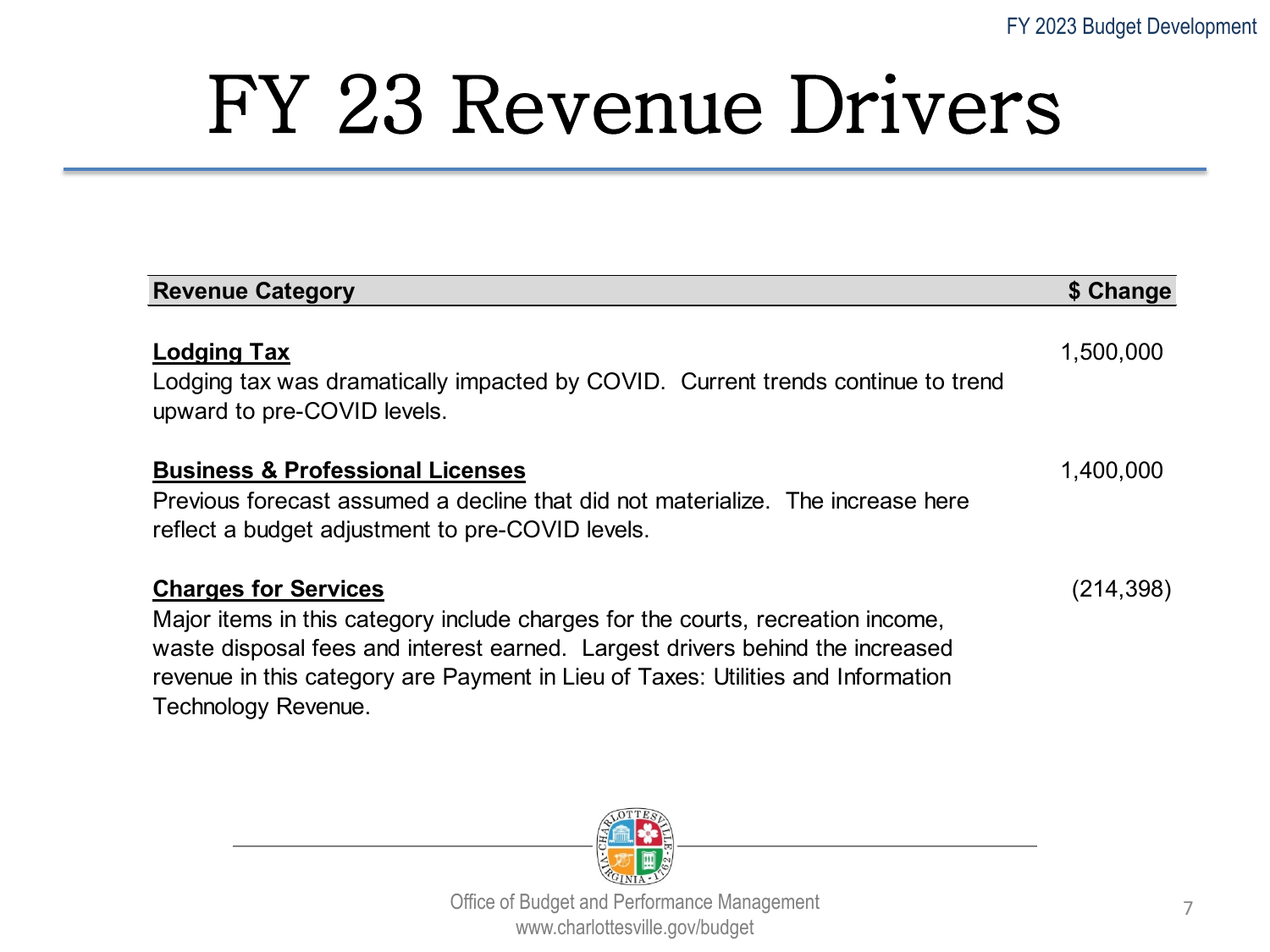| <b>Revenue Category</b>                                                                                                                                                                                                                                                                                                                                      | \$ Change |
|--------------------------------------------------------------------------------------------------------------------------------------------------------------------------------------------------------------------------------------------------------------------------------------------------------------------------------------------------------------|-----------|
| One Time Revenue/Transfers from Other Funds/Carryover Funds<br>The FY 22 budget included transfers from the Risk Management Fund, the<br>Healthcare Fund, the Landfill Account, and the Parking Fund. For FY 23 the<br>transfers from Risk Management and the Healthcare fund are removed and the<br>transfer from the Parking Fund is reduced by \$250,000. | (750,000) |
| <b>City/County Revenue Sharing - Operating Budget Portion</b><br>Slight increase projected based on projection received from Albemarle County.                                                                                                                                                                                                               | 133,393   |
| <b>Miscellaneous Revenue</b><br>Includes interest earned, rent, and others.                                                                                                                                                                                                                                                                                  | 23,591    |
| <b>Designated Revenues</b><br>Includes City/County Revenue sharing transfer to CIP, \$.01 of Meals Tax dedicated<br>to debt service, and the service contracts with the schools for school building<br>maintenance and pupil transportation.                                                                                                                 | 1,352,718 |

|  | Preliminary Estimate - FY 2023 Revenue Change | 14,830,855 |  |
|--|-----------------------------------------------|------------|--|
|  |                                               |            |  |

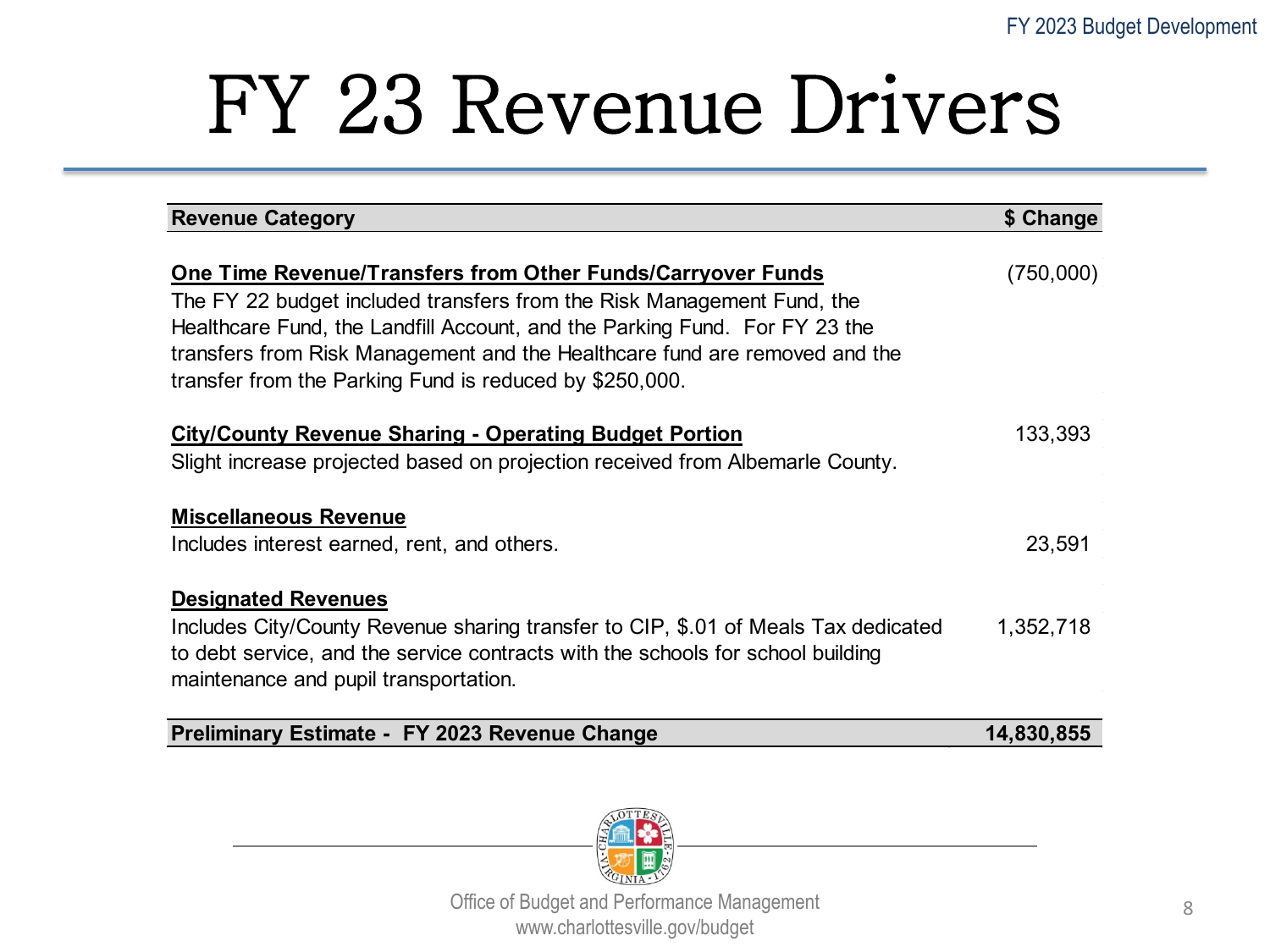#### Major Taxes

| <b>What Does Incremental Increase Generate Based on FY22 Estimated</b><br><b>Revenue</b> |                     |               |                         |  |  |
|------------------------------------------------------------------------------------------|---------------------|---------------|-------------------------|--|--|
| <b>Current Rate</b>                                                                      | <b>Revenue Type</b> | Rate Increase | <b>Revenue Increase</b> |  |  |
| \$0.95/100                                                                               | Real Estate Tax     | \$0.01        | \$927,577               |  |  |
| 6.0%                                                                                     | Meals Tax           | 1.0%          | \$2,564,974             |  |  |
| \$4.20/100                                                                               | Property Tax        | \$0.10        | \$233,333               |  |  |
| 8.0%                                                                                     | Lodging Tax         | 1.0%          | \$812,500               |  |  |

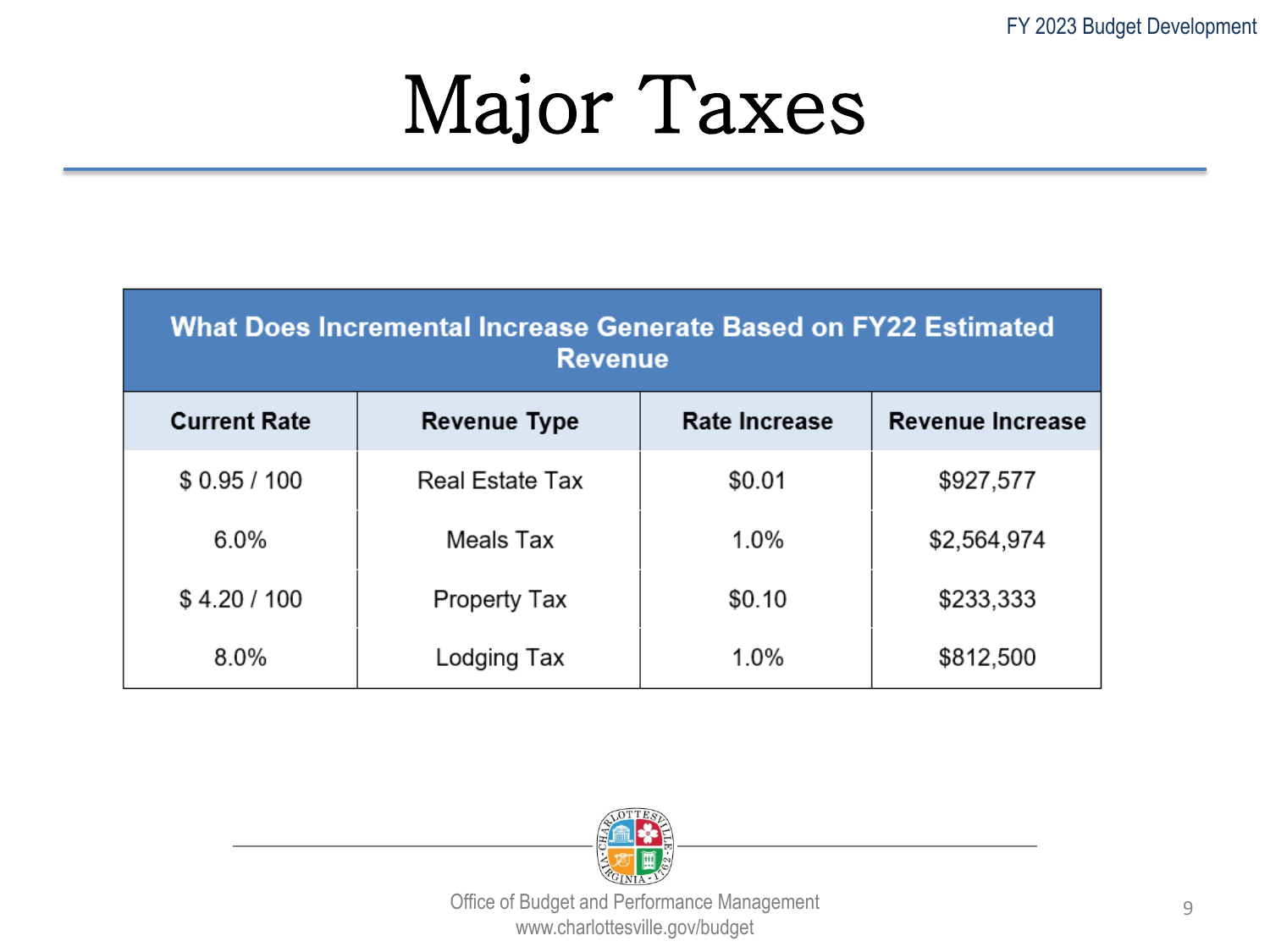# FY 23 Expenditure Drivers

#### Employee Compensation and Benefits - **\$5.9M**

- *Mid-Year 6% Market Adjustment - \$3.2M*
- *July 1, 2022 3% Merit - \$1.7M*
- *Retiree 2% COLA - \$1M*
- *No changes or cost increases for Health Insurance*

#### Schools – Local Contribution - **\$4.2M Request**

*\$3.3M per Formula*

#### Tax Relief Program Enhancements - **\$1M**

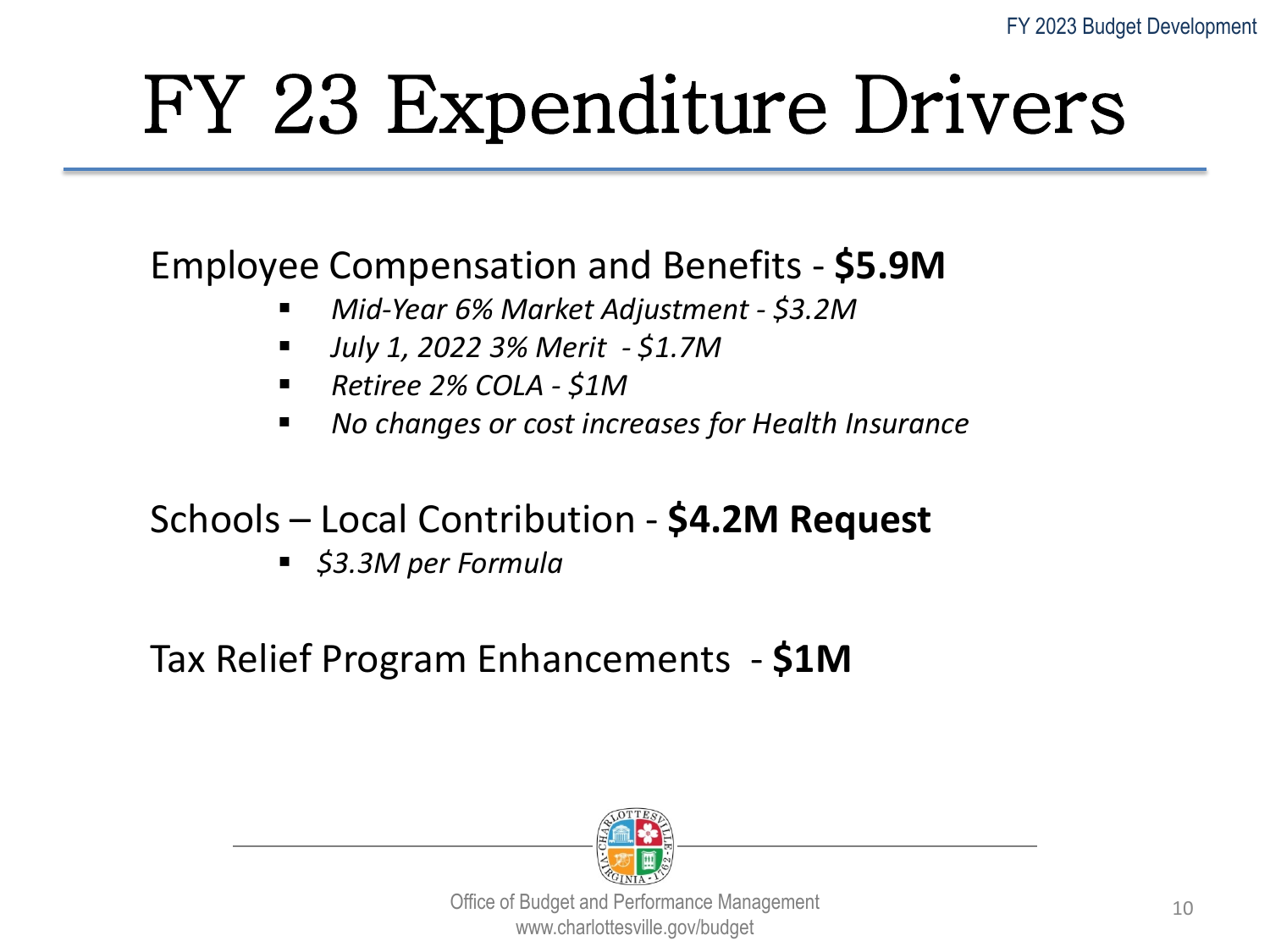### FY 23 Expenditure Drivers

#### Operational Pre-COVID Funding Restoration - **\$1.8M**

- *Equipment Replacement Funding*
- *Facilities Repair*

Human Services City Match - **\$800k**

Contractual Agency Increases - **\$325k**

#### Meals Tax Transfer to Debt Service - **\$430k (per financial policy)**

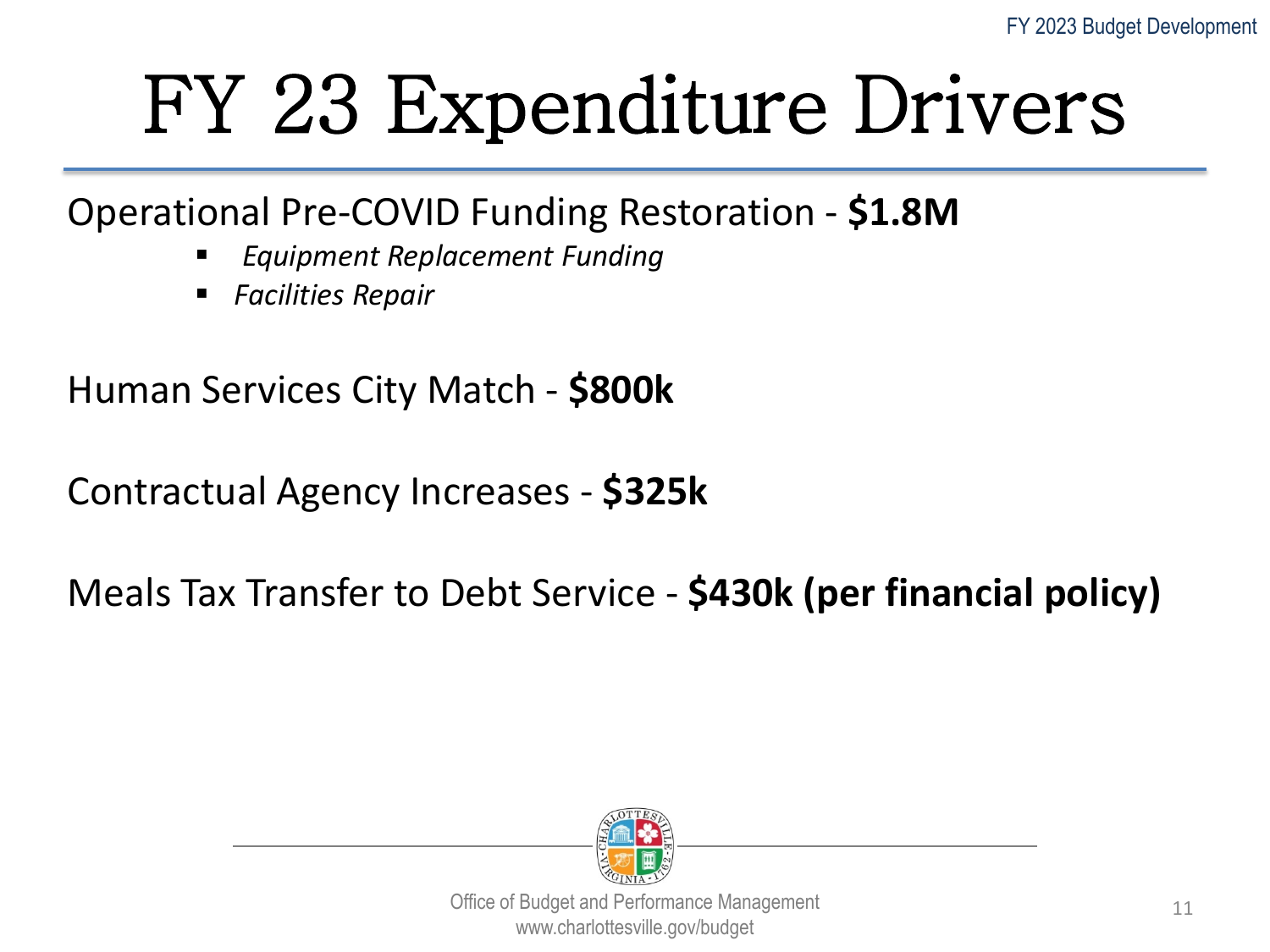# Departmental New Requests

| <b>Summary by Request Category</b> |              |              |  |  |
|------------------------------------|--------------|--------------|--|--|
| <b>Request Category</b>            |              | \$ Requested |  |  |
| Position: New                      | $\mathsf{S}$ | 4,775,968    |  |  |
| <b>Position: Reclassification</b>  | $\mathsf{S}$ | 388,641      |  |  |
| <b>Increase: Compensation</b>      | $\mathsf{S}$ | 3,014,547    |  |  |
| <b>Increase: Operational</b>       | $\zeta$      | 2,476,113    |  |  |
| <b>Total</b>                       |              | 10,655,269   |  |  |

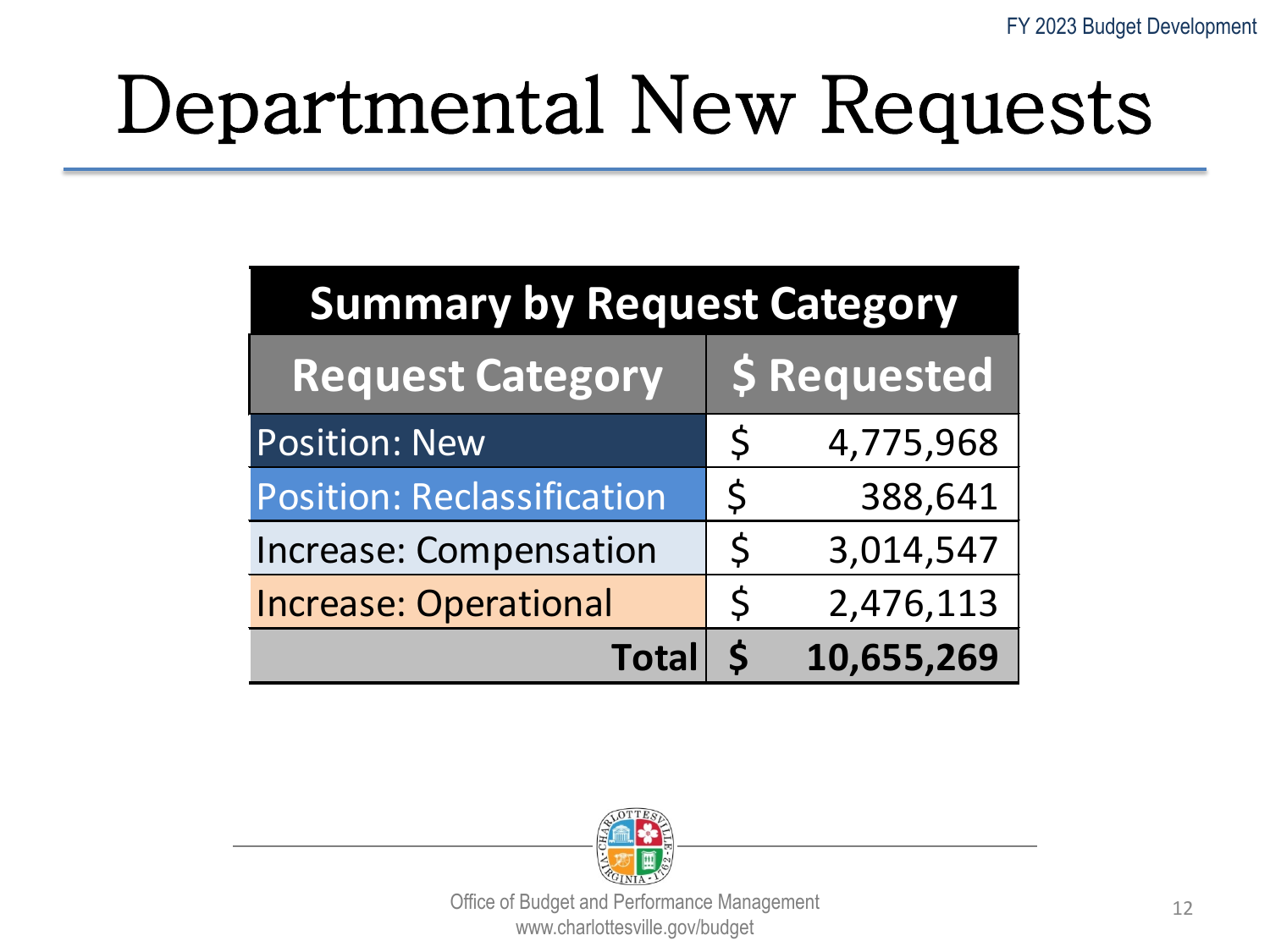# Capital Budget Overview

|                                    |              | <b>Adopted Budget</b> |                 |                 |                 |                 |                          |                  |
|------------------------------------|--------------|-----------------------|-----------------|-----------------|-----------------|-----------------|--------------------------|------------------|
|                                    |              | FY 2022               | FY 2023         | FY 2024         | FY 2025         | FY 2026         | FY 2027                  | <b>Totals</b>    |
|                                    |              |                       |                 |                 |                 |                 |                          |                  |
| <b>Sources of Funds:</b>           |              |                       |                 |                 |                 |                 |                          |                  |
| General fund transfer              | \$           | 6,958,841             | 6,737,940<br>S. | 7,549,378<br>\$ | 6,580,400<br>S. | 6,476,400<br>\$ | 6,481,098<br>\$          | 33,825,216<br>S. |
| Year-End Surplus                   |              |                       |                 |                 |                 |                 | $\overline{\phantom{a}}$ | S                |
| Bond issues                        |              | 19,823,072            | 16,867,467      | 67,023,907      | 9,885,491       | 9,885,491       | $\blacksquare$           | \$103,662,356    |
| Other                              |              | 830,000               | 380,500         | 318,000         | 318,000         | 318,000         | 318,000                  | 1,652,500<br>S.  |
| Total sources                      | $\mathbb{S}$ | 27,611,913            | \$23,985,907    | \$74,891,285    | \$16,783,891    | \$16,679,891    | 6,799,098<br>\$          | \$139,140,072    |
| <b>Uses of funds:</b>              |              |                       |                 |                 |                 |                 |                          |                  |
| Education                          |              | \$3,520,000           | \$7,100,000     | \$75,900,000    | \$2,150,000     | \$2,150,000     | \$1,311,000              | \$88,611,000     |
| Economic development               |              | \$0                   | \$95,000        | \$120,000       | \$120,000       | \$120,000       | \$0                      | \$455,000        |
| <b>Facilities Capital Projects</b> |              | \$1,370,491           | \$1,420,491     | \$1,420,492     | \$1,420,491     | \$1,470,491     | \$1,295,098              | \$7,027,063      |
| Public safety and justice          |              | \$6,634,581           | \$1,360,776     | \$1,306,215     | \$153,800       | \$265,000       | \$0                      | \$3,085,791      |
| Transportation and access          |              | \$8,462,000           | \$4,919,440     | \$4,556,178     | \$4,429,600     | \$4,414,400     | \$0                      | \$18,319,618     |
| Parks and recreation               |              | \$865,000             | \$1,475,200     | \$1,473,400     | \$895,000       | \$895,000       | \$78,000                 | \$4,816,600      |
| <b>Affordable Housing</b>          |              | \$6,469,841           | \$7,325,000     | \$8,075,000     | \$7,325,000     | \$7,075,000     | \$4,075,000              | \$33,875,000     |
| General government                 |              | \$290,000             | \$290,000       | \$290,000       | \$290,000       | \$290,000       | \$40,000                 | \$1,200,000      |
| Total uses                         | \$           | 27,611,913            | \$23,985,907    | \$93,141,285    | \$16,783,891    | \$16,679,891    | \$<br>6,799,098          | \$157,390,072    |

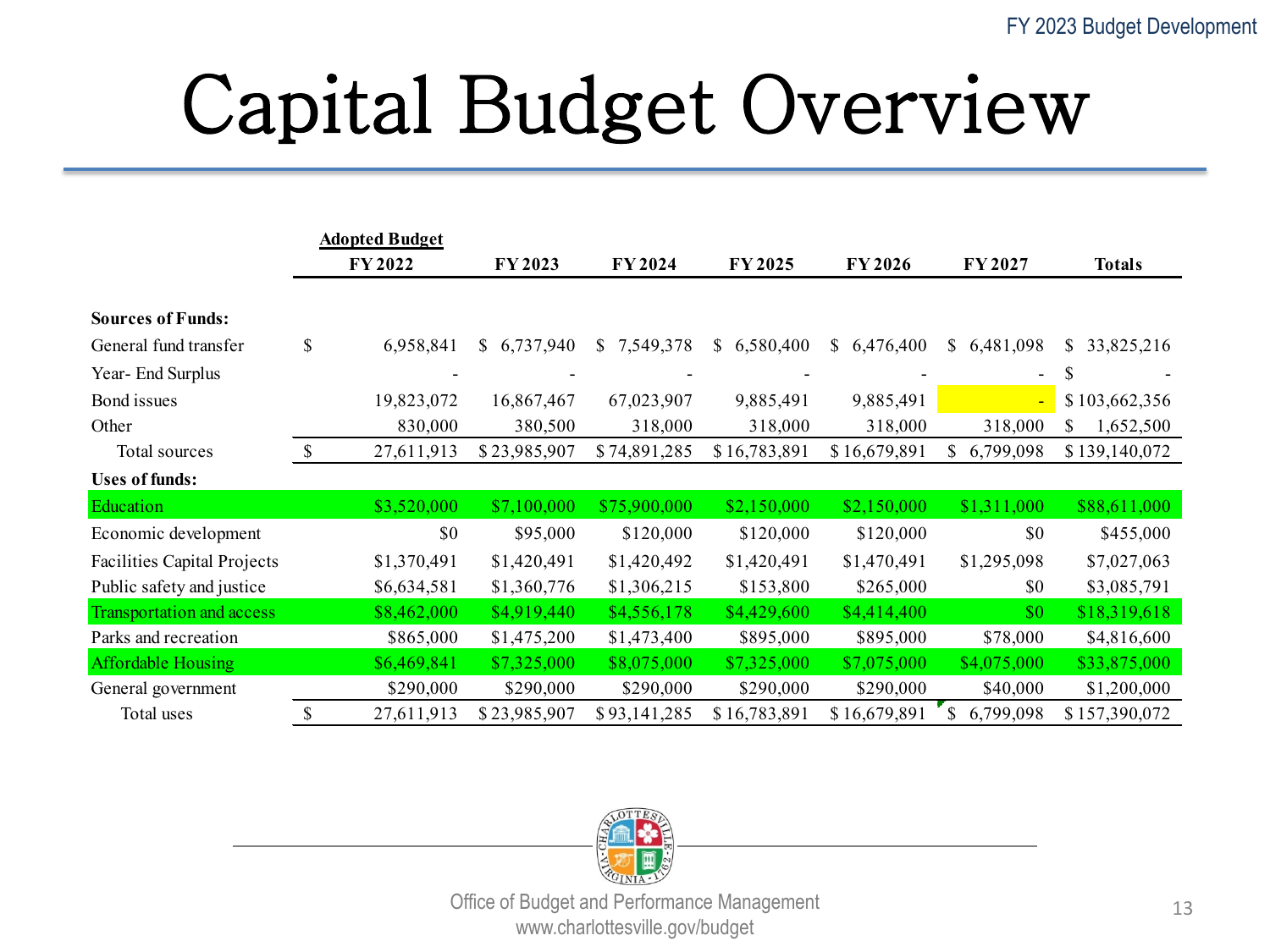#### Capital Improvement Program Affordability

- FY 23 CIP: \$27.6M
- FY23 27 Five Year Total: \$157.39M
- Current Plan **is not affordable** without significant revenue enhancements
	- Debt Service with current projected 5-year CIP, is projected to exceed the 10% debt ratio cap in 2028 and annual debt service costs
	- Debt Service is projected to double over the 5 year period going from \$11.9M to \$23.7M
- Over \$126.83M in unfunded requests

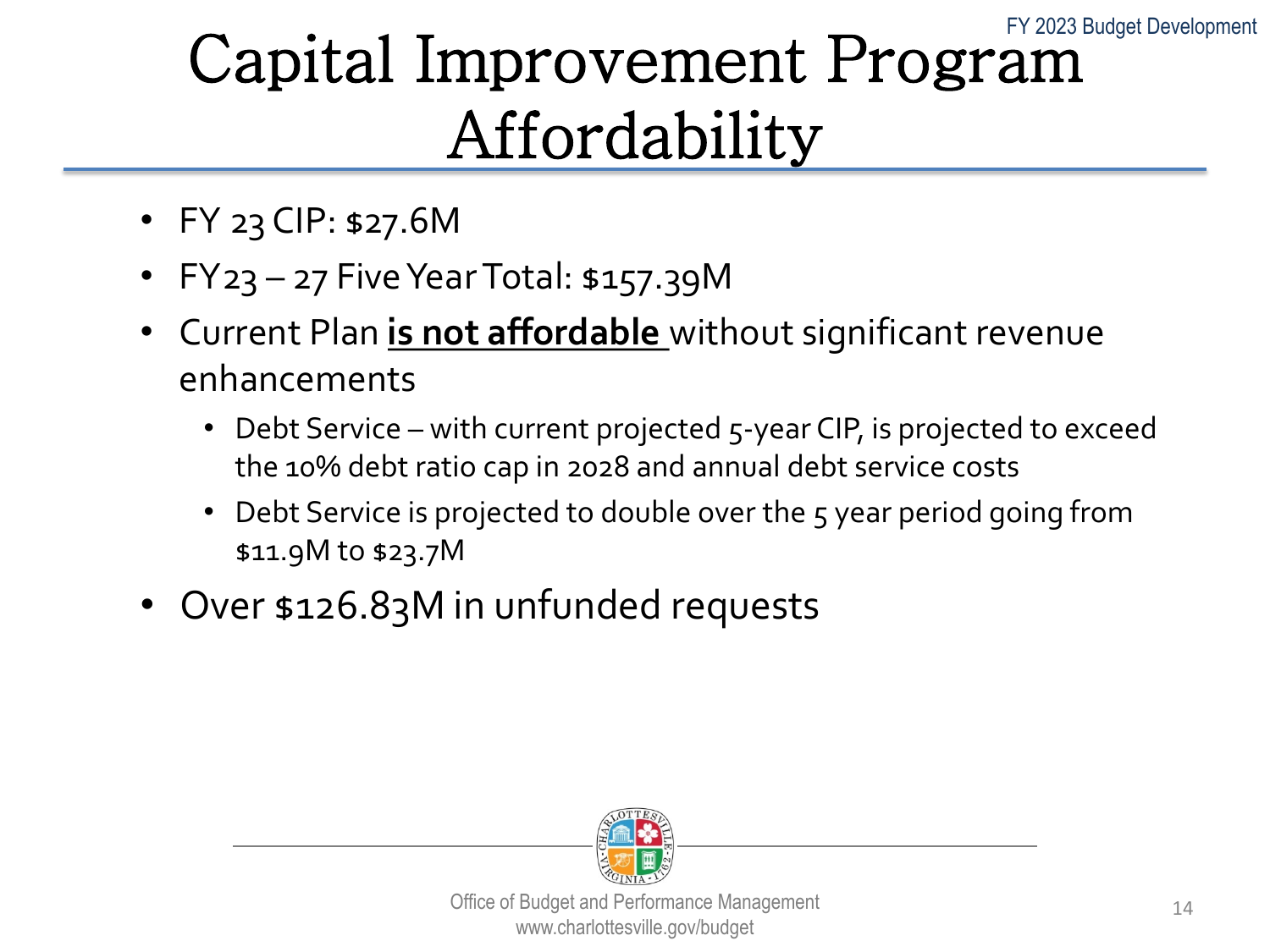FY 2023 Budget Development

### Council Budget Priorities



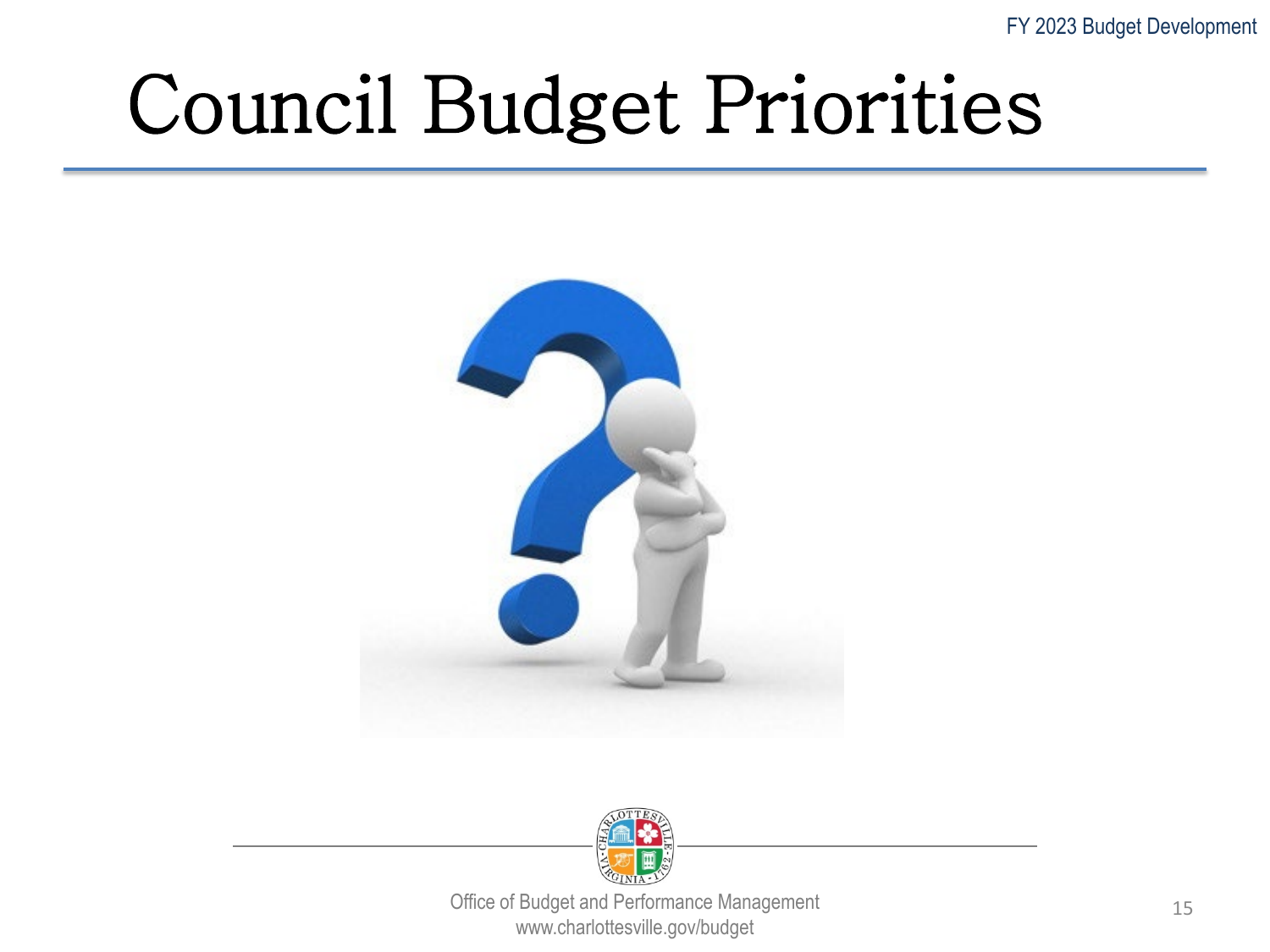### Categories of Decision

- Employee Compensation
	- What to do July  $1^{st}$
	- Retiree COLA
- School Formula
	- Ask  $(*4.2M)$  vs Formula  $(*3.3M)$
- Tax Relief
	- Change Parameters for Increased Eligibility
	- Merging Various Relief Programs into One
- Restoration of funding Impacted by COVID
	- Budget cuts instituted to mitigate impacts of COVID (i.e. facilities repair, equipment replacement)